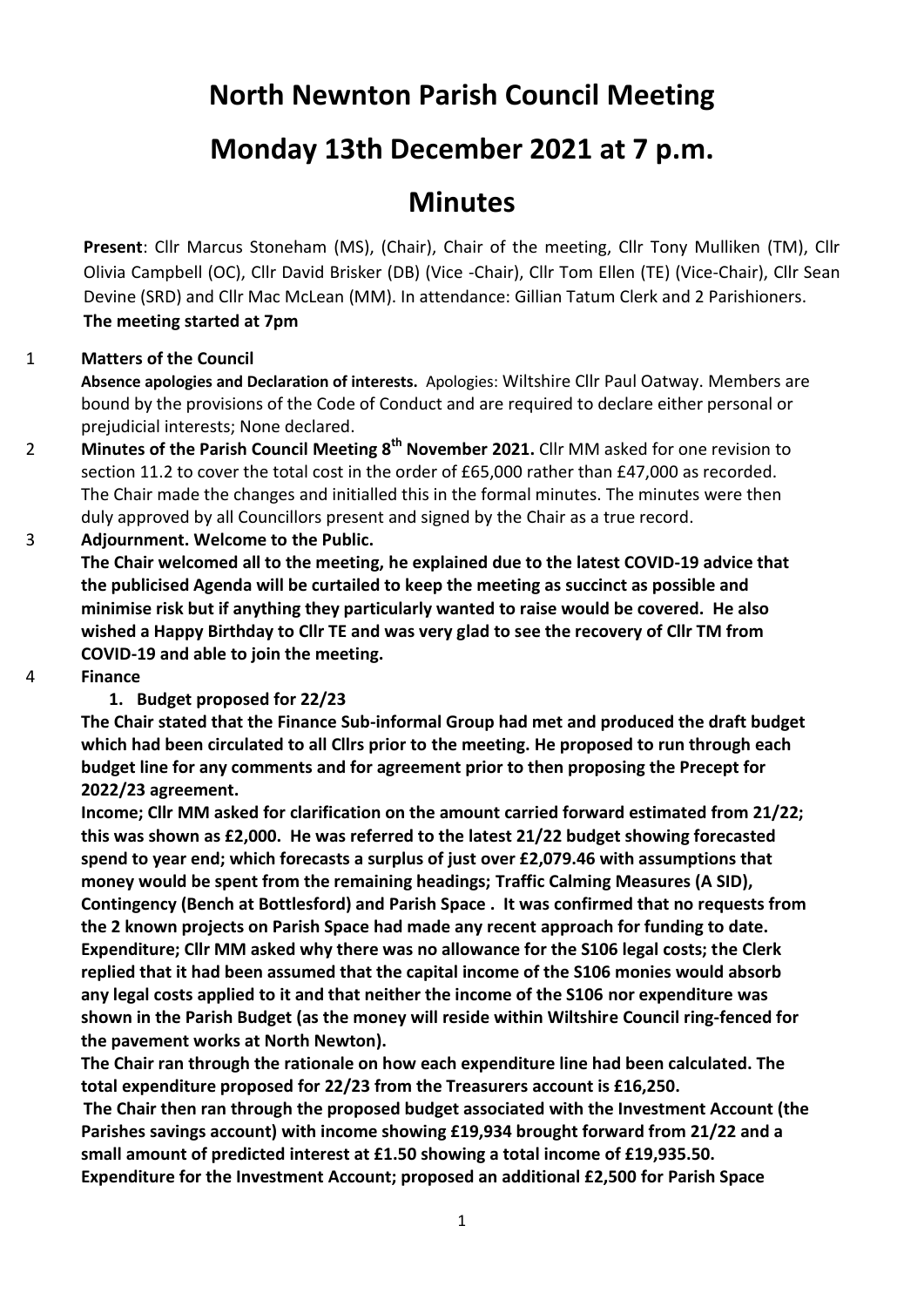**(£2,500 has already been allocated to Parish Space in the Treasurers account) making the total budget for Parish Space for 22/23 at £5000.**

**The next item was the proposed footpath expenditure for the North Newton Pavement which had an allocation of £12,800 (with a note to be discussed at the meeting). The finance subgroup had added this note as since the allocation of £12,800 for the final phase of the NN Pavement the situation had changed with the receipt of the S106 monies (approx. £22,000). The Chair raised a motion "to reduce the contribution by £12,800 for the final phase of the North Newton Pavement in the light of the change in financial circumstances with the receipt of the S106 money (approximately £20,000 after legal cost deduction)". Seconded by Cllr TE. There was a detailed debate before voting; Cllr MM said that the Substantive Bid had already been submitted with the pledge from the Parish Council for £12,800 and that he had been verbally told it was to be granted. He agreed that the substantive bid had been submitted in September prior to the Parish Council knowing about the S106 monies (the Deed of Variation was signed on the 10th November 2021). His belief was that the S106 was Wiltshire Council's and not the Parishes and so that the Parish was still obligated to pay the additional £12,800. Cllr MS (Chair) stated that the situation had changed vastly from 2014 when the NN pavement project was first started and the original s106 was for a playground, an asset and amenity for North Newnton but historically Wiltshire Council had not provided for any land for this to be created at the Woodbridge Road housing development and after considerable effort by all in the Parish over a number of years (including Cllr MM efforts) the S106 had finally been varied such that the funds were not lost but now ring-fenced for the NN Pavement. £15,000 of NN money had already been paid for phase 1 of the footpath and he would be very uncomfortable if an additional £38,200 were then paid for this final phase by the Parish. He regarded the S106 as Parish funds, they came from the variation of the S106 agreement which was to provide an amenity for the benefit of our Parish and although the legal process meant that Wiltshire Council holds the funds until expenditure this did not mean the money is theirs and that effectively the Parish having the benefit of the £20k , a sum in excess of £12,800 by £7,200 would be our contribution to the substantive bid allowing the £12,800 to be reallocated for other worthy requirements such as Traffic Calming and Parish Space. Cllr MS (Chair) wanted it recorded that he had always supported the NN pavement project but £32,000 contribution was too high and unreasonable to be required by Wiltshire Council** 

**for the final phase of the pavement. Cllr OS agreed that the historical mistake by Wiltshire Council in not getting a play park, with these new changes in developments, it was unreasonable for Wiltshire Council to ask the Parish to pay on top of the £20k S016 monies now available for the NN pavement. She supported the motion.**

**Cllr TE stated it was an unexpected bonus that was never expected back in 2014 onwards when the Parish started "saving" for the NN pavement and the situation was now very different with only 2 phases of pavement proposed and that £20k S106 had now been secured he did not support any additional money being paid on top of this . He also commented that we owed it to parishioners to keep the precept as low as possible and use our budget accordingly. He therefore supported the motion.**

**Cllr TM commented that with £12,800 a great deal could be done with this money; he acknowledged that it had been saved up over a number of years for the NN pavement but that now the situation had changed with the receipt of the £20k S016 monies. He stressed that the situation had changed with the funding. He therefore supported the option. The vote was then taken; Cllr MM against, Cllr SRB abstained, Cllrs MS, TE, DB, OS and TM for, the motion was carried 5:1 (1 abstention).**

**Action; to find out the position of the substantive bid and advise Wiltshire Council of the**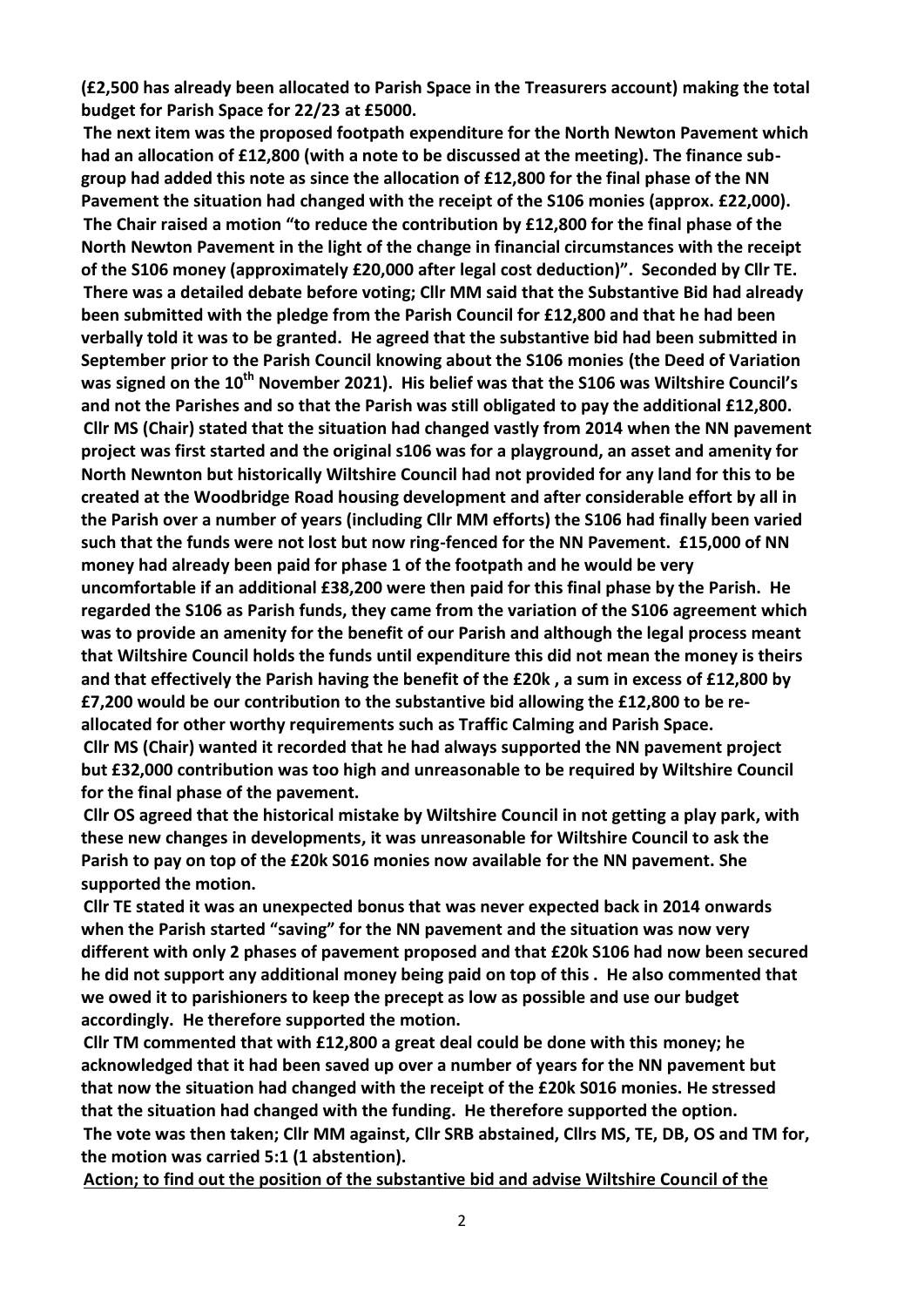## **decision and at a later date to review the budget for 22/23.**

- 4.2 **Motion to agree the Precept amount for 22/23 "Proposal by Finance sub group (Cllrs MS & OC) to keep precept the same as 21/22 at £15,000". Proposed at the meeting by the Vice-Chair Cllr TE, 1 abstention (Cllr MM), all remaining Cllrs in favour. The precept form was duly signed by the Chair and by the Clerk. Action; Precept request to be submitted to Wiltshire Council.** Clerk
- 4.3**Bank Reconciliation for November and budget update 21/22;** the Clerk outlined the bank reconciliation (previously circulated to Cllrs) with £10, 882.51 remaining in the Treasurers account as at 08/11/21 and £19,933.88 in the Investment account (as at 06/12/21). No comments from Cllrs.

The Clerk asked for any questions on the existing budget (previously circulated to Cllrs), no comments.

- 4.4 **Cheques to be ratified**; Ch. No. 869 £180, Tim Gent (annual grass cutting Bottlesford 7 Stars), Ch. No. 870 £5.30 Clerk Expenses Ch. No 871 Sophos renewal All agreed
- 4.5 **Proposal to purchase SID £2,695 (plus bracket £55);** Cllr DB had researched and forwarded details of the proposed SID (Speed Indicator Device) prior to the meeting. A Parishioner present asked if it could be located to cover Broad Street, Hilcott. Cllr DB stated that there were limitations by Wiltshire Highways where it could be located but he was sure locations could be agreed to accommodate traffic monitoring in the areas the Parish identifies where there is known traffic speeding and issues. These locations did not necessary tie up with the Speedwatch locations and no people would be required to monitor. The advantage of the SID is that is has different settings and we would also be able to draw off data from it. Unanimous agreement to purchase. **Action: Clerk to liaise with Cllr DB to purchase. It was noted that we would still use the shared device until our own one is received and locations agreed with Wiltshire highways where it can be located.**

Cllr DB/ Clerk

5 **Planning – to gain Statutory View of the Parish Council as Consultee**

**PL/2021/10738 Proposed Works to Trees in a Conservation Area Address: Cassocks Broad Street Hilcott, Pewsey SN9 6LE Proposal: T1 - Leylandii tree - fell Applicant Name Mrs Carolyn Whistler (for Hilcott Village Hall Trust).**

**All Councillors were in favour of this proposal and agreed to support the application. Action: Clerk to notify Wiltshire Council. Clerk**

The following items were not all directly discussed at the meeting (due to COVID-19 advice to keep the meeting succinct only priority items were covered). However update notes were circulated to all Cllrs prior to the meeting. And details produced for parishioners update

#### 6 **Village Hall at Hilcott – update**

Dear Gill and Councillors

Please accept apologies from the Hilcott Village Hall Trustees for the PC meeting on Monday 13 December.

This is the most important meeting in the year for the Parish Council and parishioners, with the setting of the precept and budget for the following financial year, and I for one would have liked to attend on behalf of the Village Hall Trust, a major stakeholder/partner in North Newnton Parish.

However, the lack of welfare facilities and poor lighting externally and internally (especially in the winter) in the church, as a venue for a public meeting, precludes me from attending. Perhaps you could seek a more conducive venue for people to come along.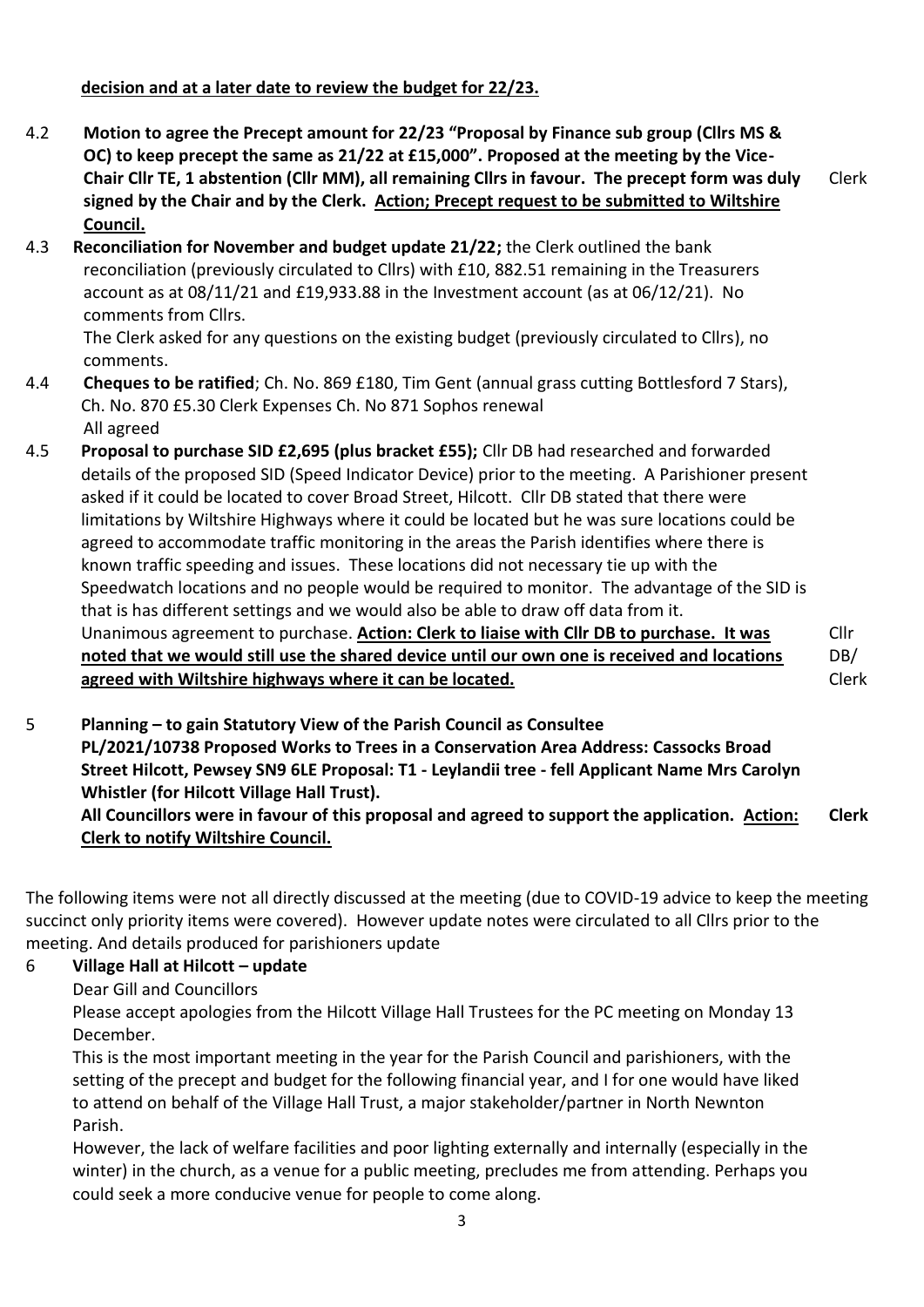### **Hilcott Village Hall Update - December 2021**

As you know, the Trustees have acquired the land to the west of Cassocks, Hilcott, as a gift from a very generous donor. We have named this piece of land Barnard Meadow, and our intention is to have a car park and small garden to serve the hall as a community area. This is of course a long term project and will require support from the parish, Wiltshire Council and beyond. Initially, we have to clear the ground which is very overgrown after nearly forty years as a derelict field, and remove the large tree and other scrub from the site. A working party is being set up with friends of the hall and others. Any offers of voluntary help from parishioners would be most welcome. Contact is Malcolm Baker at Ivy Cottage, Yards Lane, [bakerhousehold2@btinternet.com](mailto:bakerhousehold2@btinternet.com)

#### 7 **Governance**

## **7.1 Flood Warden/Emergency Plan update**; to be discussed at the next meeting

**7.2 Beechingstoke Parish Review** – reminder the survey link is here – it can also be completed as from NN Parish **<https://survey.wiltshire.gov.uk/snapwebhost/s.asp?k=163602403243> 7.3 Civility and Respect Project update**; The primary aim of the project is to coordinate a programme of work designed to promote civility and respect in public life, including good governance, positive debate and to support the well-being of councillors, professional officers and staff.

## 8 **Correspondence and matters arising from previous meetings**

**8.1 S106 Deed of Variation completion (associated with NN housing development funds** 

**now allocated for NN pavement works).** Signed by both parties on 10<sup>th</sup> November 2021.

**8.2 Defibrillators – These will be shortly UNLOCKED – you will not need to ring 999 to get a code to unlock them and are available to be used when required.**

**8.3 Parishioner complaint regarding blocked drains at Bottlesford gully maintenance required.** Cllr DB has requested the gully cleaner from Wiltshire Council to undertake this including the entire stretch of Broad Street starting in Bottlesford to Hilcott.

#### 9 **Projects**

**9.1 Traffic Calming Hilcott;** The installation of the Roundels along the Hilcott road has been undertaken, parishioners attending were asked if they thought the traffic speed had reduced but the first impressions were that they had seen no difference. Cllrs confirmed that this is the first stage of traffic calming measures and the next stage are white gates, discussions are ongoing with Wiltshire Highways and there is money budgeted in 22/23 for traffic calming.

# **9.2 Footpath to Rushall road/Park Road; to be discussed at the next meeting.**

**9.3 Bottlesford Bench**; Proposal to purchase bench for Martin's Close, Cllr TM has spoken to residents about the location for the bench (close to the tree at the back of the green); a map showing the location has been sent to Aster. The proposed bench is the Glasdon Lowther Seat (wooden slats with metal ends) £546.99 plus VAT. **This was not discussed at the meeting and will be considered at the next meeting, there is budget provision in 21/22 to purchase this. 9.4 Proposed Facebook Page; to be discussed at the next meeting.**

# **9.5 Fibre Optic Broadband for the Parish; to be discussed at the next meeting.**

- 10 **Neighbourhood Plan Update**
	- **10.1 Remaining grant has been paid back to Groundwork under final grant requirements**

# 11 **11. Update from Meetings**

**11.1 – CATG – to be discussed at the next meeting**

**11.2 Area Board – to be discussed at the next meeting**

**11.3 Discussion on future venues for PC meetings; Cllr MM asked to seek a more amiable space for Parish Council Meetings, he wanted to undertake his civil duty to attend meetings but felt uncomfortable meeting in a place of worship and with no welfare facilities. He**